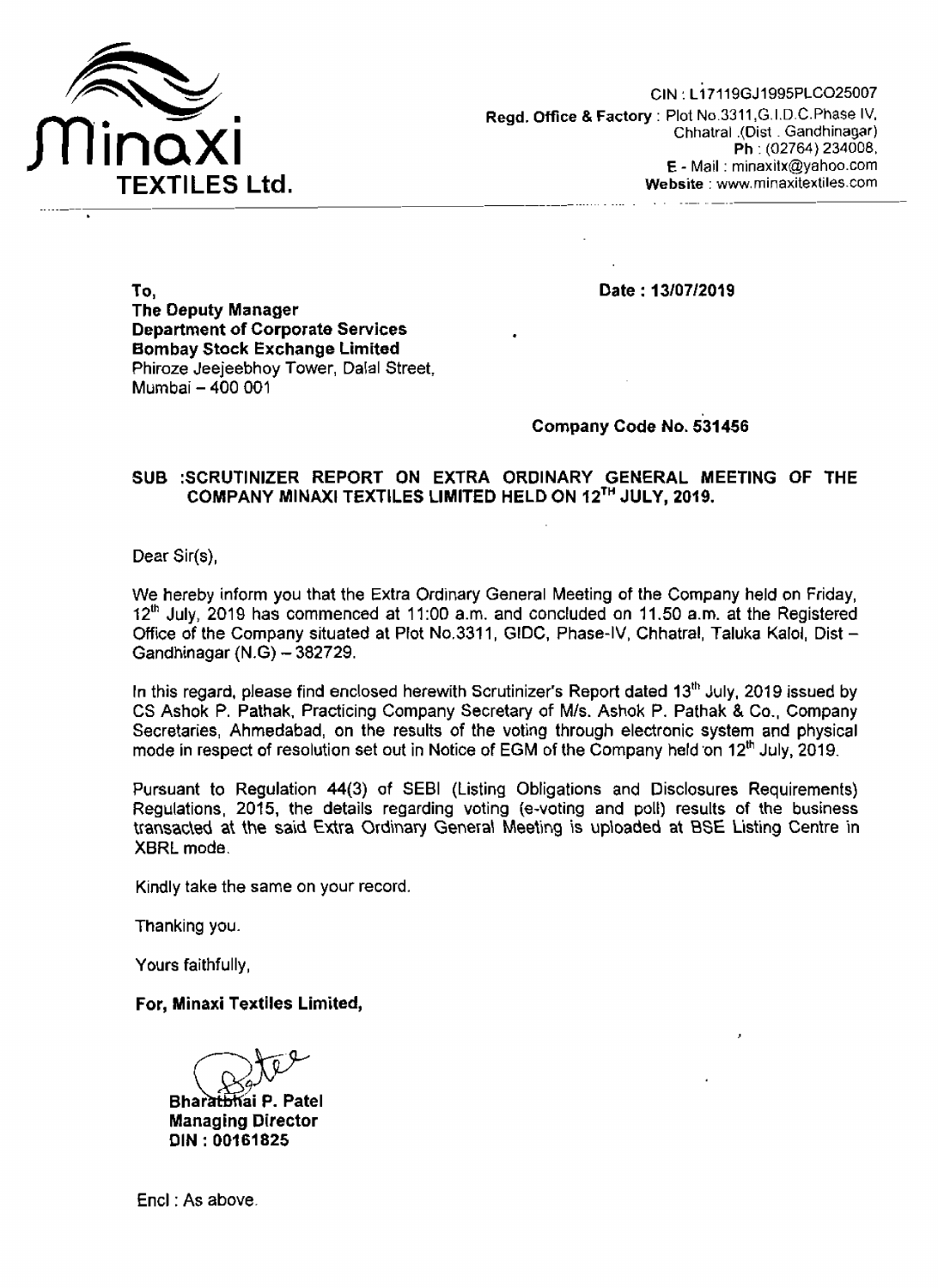

I

# ASHOK P. PATHAK & Co, Company Secretaries

Ashok P. Pathak npany Secretary & :>Ivency Professional

F.904, Titanium City Centre, 100 Ft Anand Nagar Road, Near Indian Oil Petrol Pump, Satellite, Ahmedabad - 380015 (O) 079-26934123 (M) +91 93270 02122 E-mail : csashokppathak@gmail.com

### SCRUTINIZER'S REPORT

[Pursuant to Section 108 and 109 of the Companies Act, 2013 and Rule 20(xii) and 21(2) of the Companies (Management and Administration) Ruies;2014 as amended by the Companies (Management and Administration) Rules, 2015]

#### To,

The Chairperson. Extra Ordinary General Meeting or the Equity Share Holders of Minaxi Textiles limited held on Friday, 12" July, 2019 at 11 .00 a.m . At Plot No.3311, GIDC, Phase-IV, Chhatral, Taluka Kalol, Dist - Gandhinagar (N.G) - 382729

#### Dear Sir.

I, Ashok P Pathak, Proprietor of MIs. Ashok P. Pathak & Co., Company Secretaries, having office at F / 904, Titanium City Centre, 100 ft Anandnagar Road, Nr. Indian Oil Petrol Pump, Satellite. Ahmedabad - 380015 have been appointed as Scrutinizer of Minaxi Textiles Limited ("the Company") for the purpose of scrutinizing the voting process in a fair and transparent manner and ascertaining the requisite majority on e-voting carried out as per the provisions of Section 108 of the Companies Act, 2013 ("the Act") and Rule 20 of the Companies (Management and Administration) Rules, 2014 as amended by the Companies (Management and Administration) Rules, 2015, to conduct the remote e-voting process, and as per the provisions of Section 109 of the Act read with Rule 21 of the Companies (Management and Administration) Rules. 2014 to scrutinize the physical Ballot Forms received from the shareholders at the Extra Ordinary General Meeting (EGM) of the Equity Shareholders of the Company, held on Friday, 12<sup>th</sup> July, 2019 at 11.00 a.m. at Plot No.3311, GIDC, Phase-IV, Chhatral, Taluka Kalol, Dist - Gandhinagar (N.G) - 382729. I submit the report as under :

The voting period for remote e·voting commenced on Tuesday, July 09, 2019 (9.00 *a.m.*  1ST) and ends on Thursday, July 11, 2019 (5.00 p.m. 1ST) and lhe CDSL e-voling platform was blocked thereafter.

Contd 2

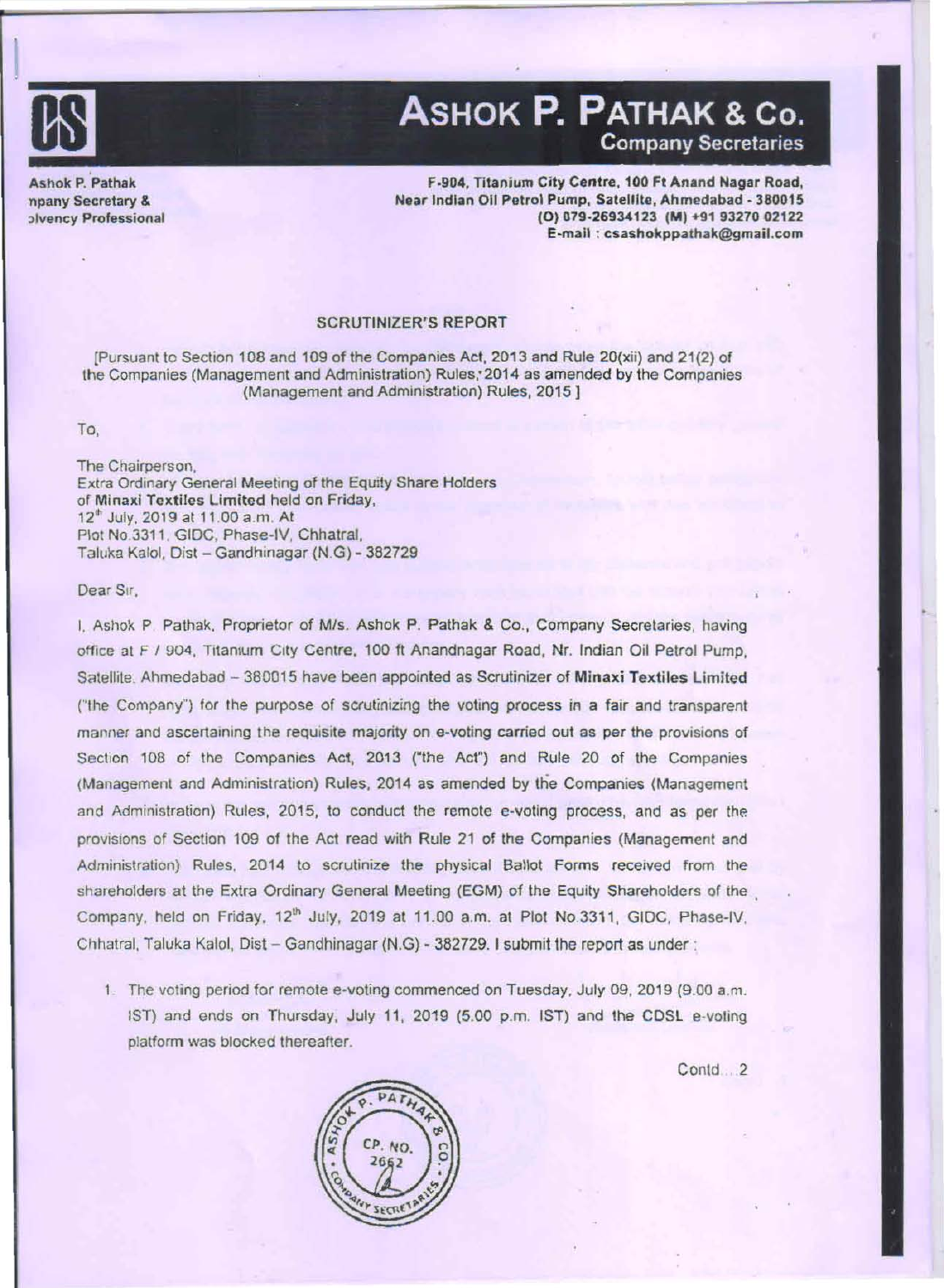

# ASHOK P. PATHAK & Co.

CS Ashok P. Pathak Company Secretary & Insolvency Professicnal

#### F·904. Titanium City Centre, 100 Ft Anand Nagar Road, Near Indian Oil Petrol Pump, Satellite, Ahmedabad - 380015 (O) 079-26934123 (M) +91 93270 02122 E-rnall : csashokppathak@gmail.com

### $11211$

- 2. Total 4184 shareholders holding 49416000 equity shares as on the "cut-off" date i.e.  $05<sup>th</sup>$ July, 2019 were entitled to vote on the proposed-resolution (as set out in the Notice of , the EGM of the Company).
- 3. There were 18 (Eighteen) shareholders present in person at the extra ordinary general meeting and there was no proxy.
- 4. After the time fixed for closing of the poll by the Chairperson, 1(One) ballot/ polling box 'kept for polling was locked/sealed in the presence of members with due identification marks placed by me.
- 5. The locked/sealed ballot box was subsequently opened in my presence and poll papers were diligently scrutinized. The poll papers were reconciled with the records maintained by the Company / Registrar and Transfer Agents of the Company and the authorizations/ proxies, if any lodged with the Company.
- 6. Details of Name and Folio No. / DP ID Client ID of the Shareholders who had  $\cdot$ participated in remote e-voting through CDSL were obtained in advance and blocked for the purpose of issuing Poll Papers. Poll Papers were issued to those members present at the Extra Ordinary General Meeting who had not voted through e·voling.
- 7. None of the poll papers were incomplete and / or which were otherwise found defective / mismatch .
- 8. The votes cast through remote e-voting were unblocked after counting of votes cast by poll at the EGM on 12<sup>th</sup> July, 2019 in the presence of two witnesses CS Margi Hindia and Ms. Kashmira Chavda who are not in the employment of the company, and who have signad below in confirmation of the voles being unblocked in their presence. S. Kashmira Chavda who are not in the employment of the company, and who<br>signed below in confirmation of the votes being unblocked in their presence.<br> $\mu\mu\mu\omega\omega$ <br>CS Margi Hindia Kashmira Chavda

Contd ... 3

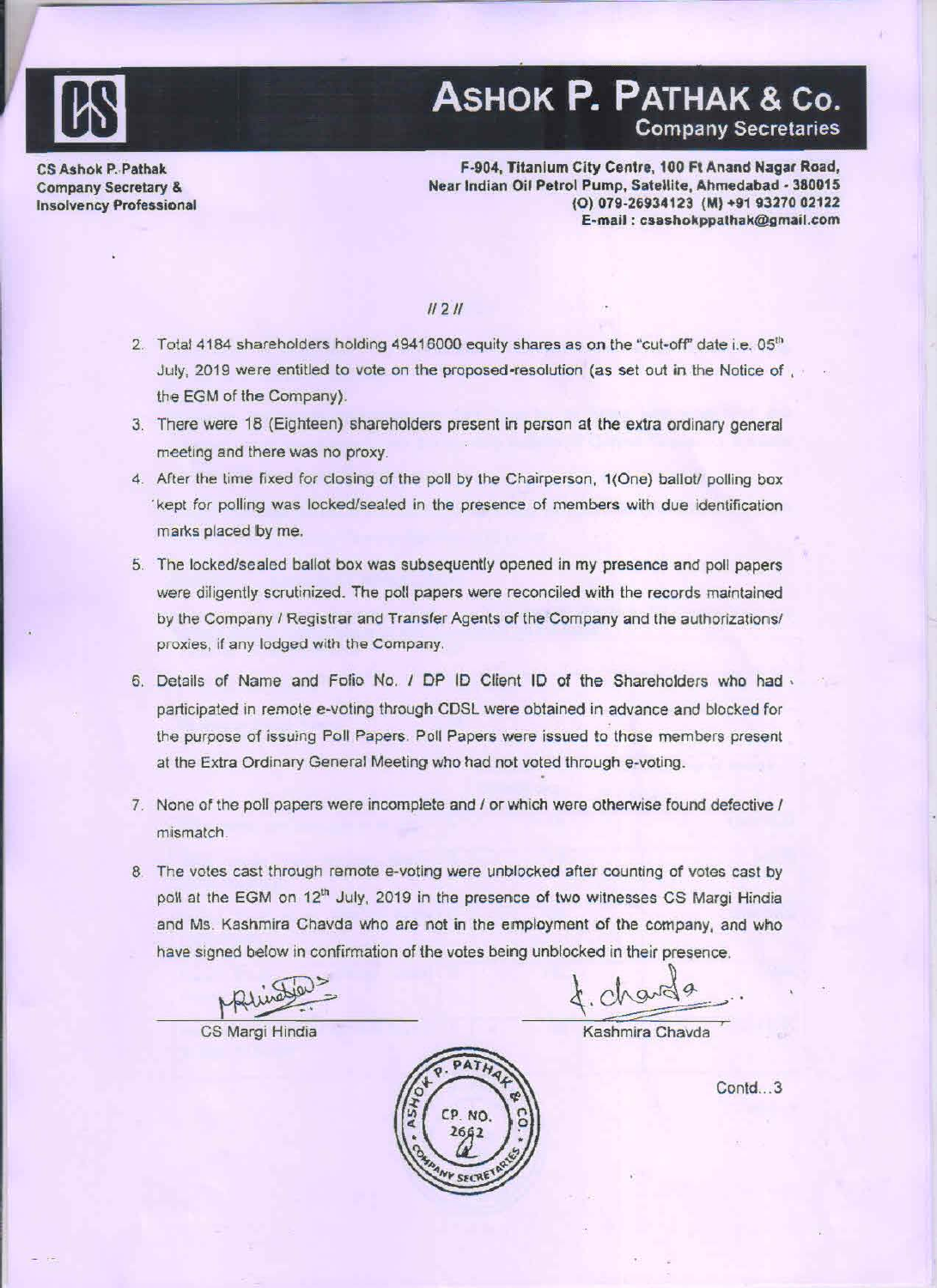

# ASHOK P. PATHAK & Co. Company Secretaries

CS Ashok P. Pathak Company Secretary & Insolvency Professional

#### F.904, Titanium City Centre. 100 Ft Anand Nagar Road, Near Indian Oil Petrol Pump, Satellite, Ahmedabad · 380015 (O) 079-26934123 (M) +91 93270 02122 E.mall : csashokppathak@gmall.com

### 11311

- 9. There were no cases where the Shareholders. who have voted through remote e-voling as well as in poll taken at EGM.
- 10. Thereafter, the details containing, inter-alia, Total No. of Folios, who voted "For" and "Against", were downloaded from the e-voting website of Central Depository Systems Limited (http://evotinqindia.co.in).
- 11 . The consolidated results of poll and remote e-voting, for the Resolution mentioned in the Notice of Extra Ordinary General Meeting, is as under :

Appointment of M/s. Manghani & Co., as Statutory Auditors to fill Casual Vacancy

### ITEM NO. 1 - ORDINARY RESOLUTION

| Caused due to Resignation of M/s. Kewlani & Associates<br>Total No. of Shareholders | 28 |                             |                  |  |  |
|-------------------------------------------------------------------------------------|----|-----------------------------|------------------|--|--|
| Total No. of Shares                                                                 |    | 18541002                    |                  |  |  |
| Receipt of Ballot Forms                                                             | 13 |                             |                  |  |  |
|                                                                                     |    | Number<br>of<br>Votes/Folio | Number of shares |  |  |
| Total votes cast through e- voting                                                  | A  | 15                          | 18516223         |  |  |
| Total Votes cast through Ballot<br>forms received                                   | B  | 13                          | 24779            |  |  |
| Grand Total of e- voting/ Ballot C<br>Form $(A+B)$                                  |    | 28                          | 18541002         |  |  |
| Less: Invalid e-<br>voting/<br><b>Ballot</b><br>Forms                               | D  | <b>NIL</b>                  | <b>NIL</b>       |  |  |
| Net e-voting/ Ballot Forms in favour<br>or against (C-D)                            | Ε  | 28                          | 18541002         |  |  |

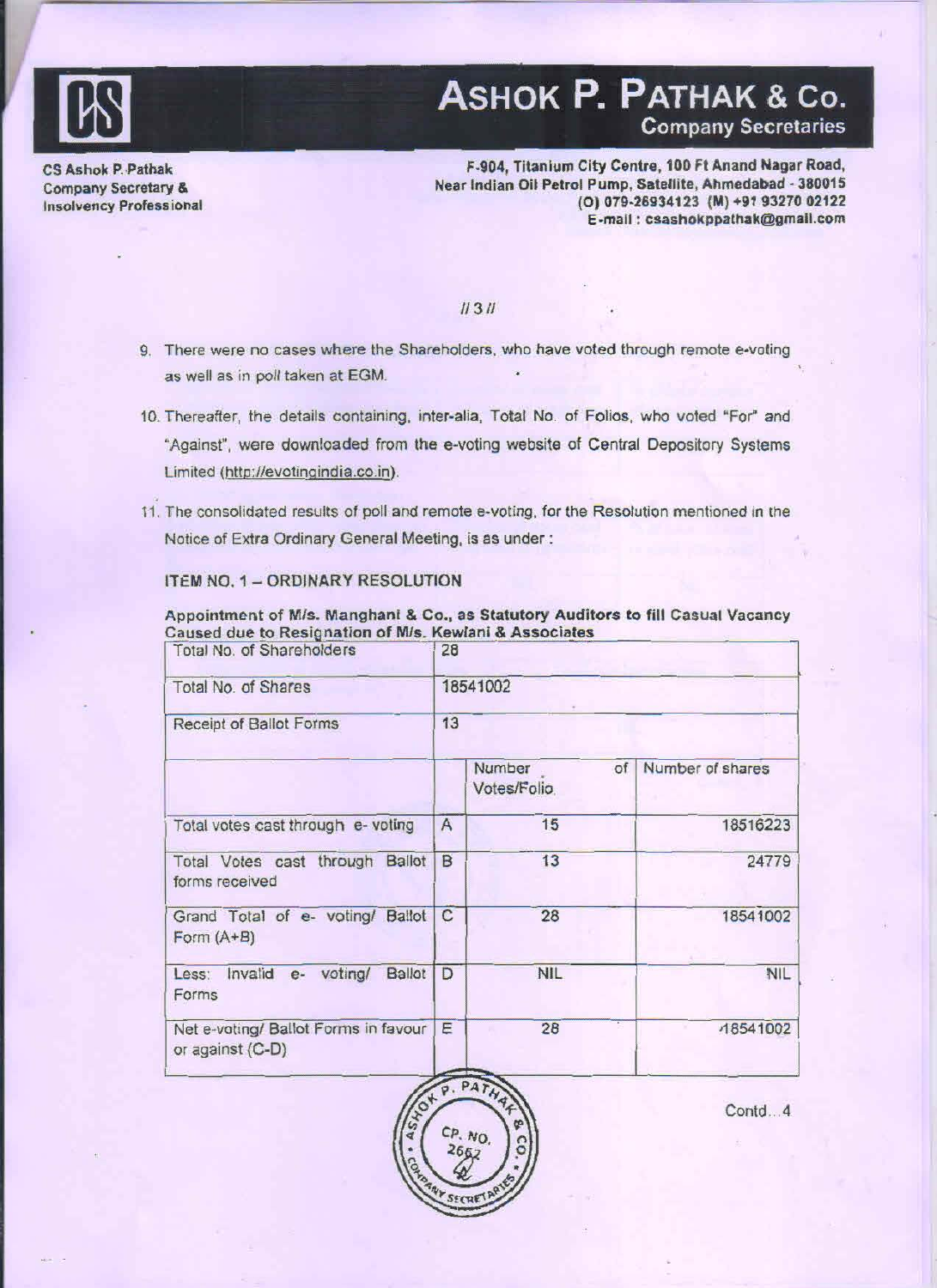

# ASHOK P. PATHAK & Co. Company Secretaries

CS Ashok P. Pathak Company Secretary & In50lvency Professional

ś.

F-904, Titanium City Centre, 100 Ft Anand Nagar Road, Near Indian Oil Patrol Pump, Satellite, Ahmedabad · 380015 (0) 079·26934123 (M) +919327002122 E-mail : csashok ppathak@gmail.com

### 11411

(i) Voted in favour of the Resolution :

| Number of members voted through   | Number of votes cast    | % of total number   |
|-----------------------------------|-------------------------|---------------------|
| electronic voting system and Poll | in favour of resolution | of valid votes cast |
| 28                                | 18541002                | 100                 |

(ii) Voted against the Resolution :

| Number of members voted through   | Number of votes cast     | % of total number   |
|-----------------------------------|--------------------------|---------------------|
| electronic voting system and Poll | in against of resolution | of valid votes cast |
| <b>NIL</b>                        | <b>NIL</b>               | <b>NIL</b>          |

### (iii) Invalid Votes (lV)1 Not Voted (NV):

| Total number of members whose votes<br>were declared IV/NV | Total number of votes |
|------------------------------------------------------------|-----------------------|
| <b>NIL</b>                                                 | <b>NIL</b>            |

Contd...5